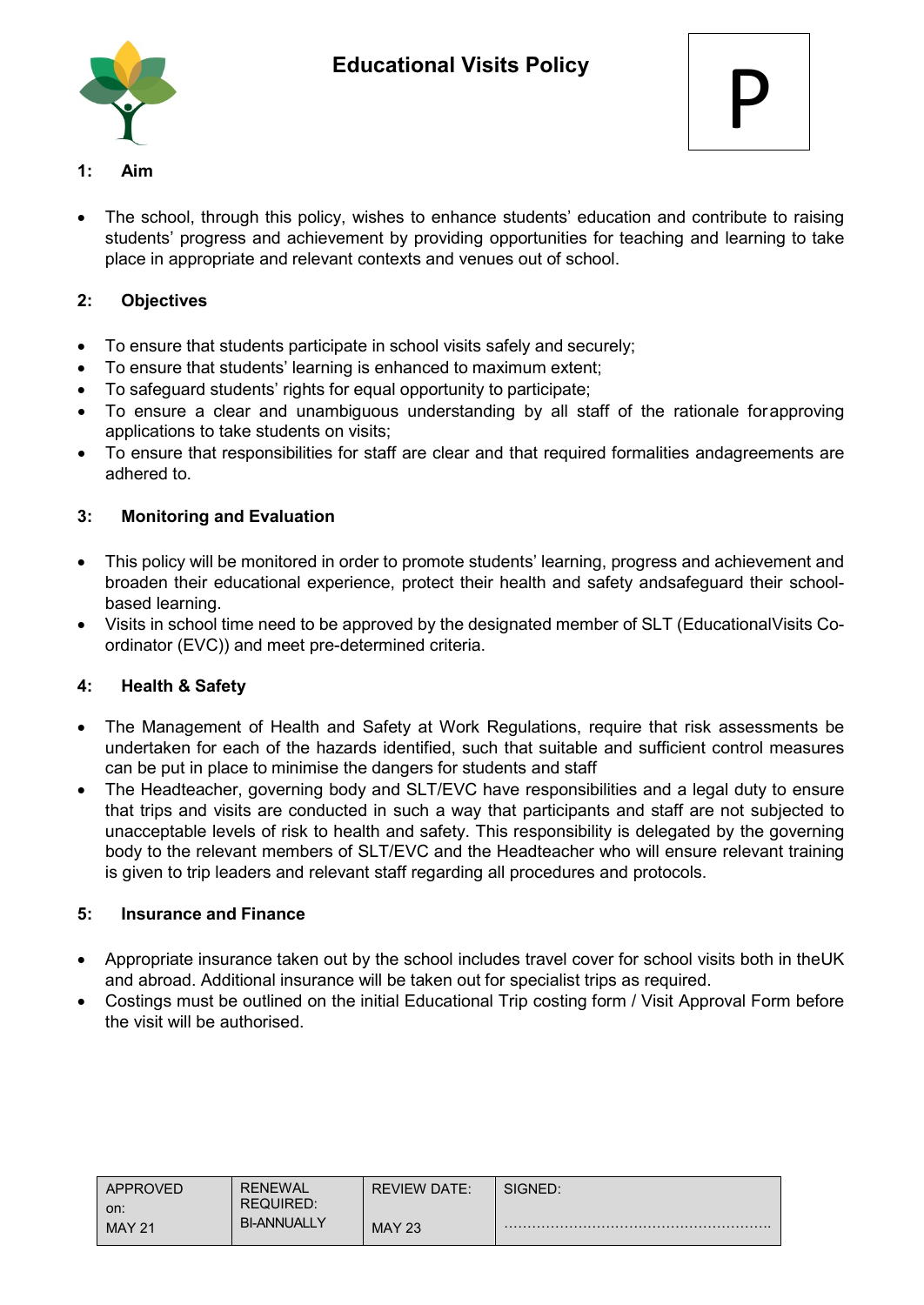



## **More Specific Guidance and Procedures**

## **6: Monitoring and Evaluation**

- Visits in school time need to be approved by the designated member of SLT/EVC and meet predetermined criteria;
- Enable all relevant students to participate, regardless of means;
- Include an assurance that relevant LA guidance and statutory regulations with reference to the health, safety and supervision of students will be met in full;
- Be included in the school calendar wherever possible and notified to colleagues as far ahead as is reasonably possible;
- Have due regard to the affect that the visit will have on other subjects in the students' curriculum and the affect the trip might have on the work of colleagues and take these factors into account where possible in the planning;
- Be directly related to the students' formal curriculum, or provide direct support for their learning in one or more of their subjects or the trip has a pastoral outcome.
- Visits taking place outside the school day need satisfy only the first two criteria.
- Extended visits (i.e. visits of more than one day) should ideally take place during school holidays, or non-curriculum time, in order that there is minimal impact on students' learning wherever possible.

## **7: Health & Safety**

- Trips and visits are tools that provide and maximise educational opportunities for young people outside their normal educational surroundings. The arrangements put in place to manage trips and visits must, therefore, recognise that these may include potentially hazardous activities.
- The Management of Health and Safety at Work Regulations, require that risk assessments be undertaken for each of the hazards identified, such that suitable and sufficient control measures can be put in place to minimise the dangers for students and staff.
- An activity can become dangerous when certain factors, or a combination of factors, occur. These could include various elements such as weather, water currents, inexperience of young persons, in discipline, the nature of the students, the unexpected, equipment failure, lack of effective safety controls, lack of training and experience of leaders or even interference by other parties (this is not an exhaustive list).
- Risk assessments need to be thorough and well thought through so that the risks present are minimised. If generic risk assessments are used, staff need to be mindful that each visit is unique and the most important part of any risk assessment is the minimisation of any risks **specific to that particular visit**.
- The Headteacher, governing body and SLT/EVC have responsibilities and a legal duty to ensure that trips and visits are conducted in such a way that participants and staff are not subjected to unacceptable levels of risk to health and safety. This responsibility is delegated bythe local governing body to the relevant members of SLT, EVC and the Headteacher.
- The Headteacher and governors/SLT/EVC must:
- Be satisfied of the competence (training and experience) of staff to undertake andsupervise the various activities;
- Ensure that appropriate training is provided where necessary.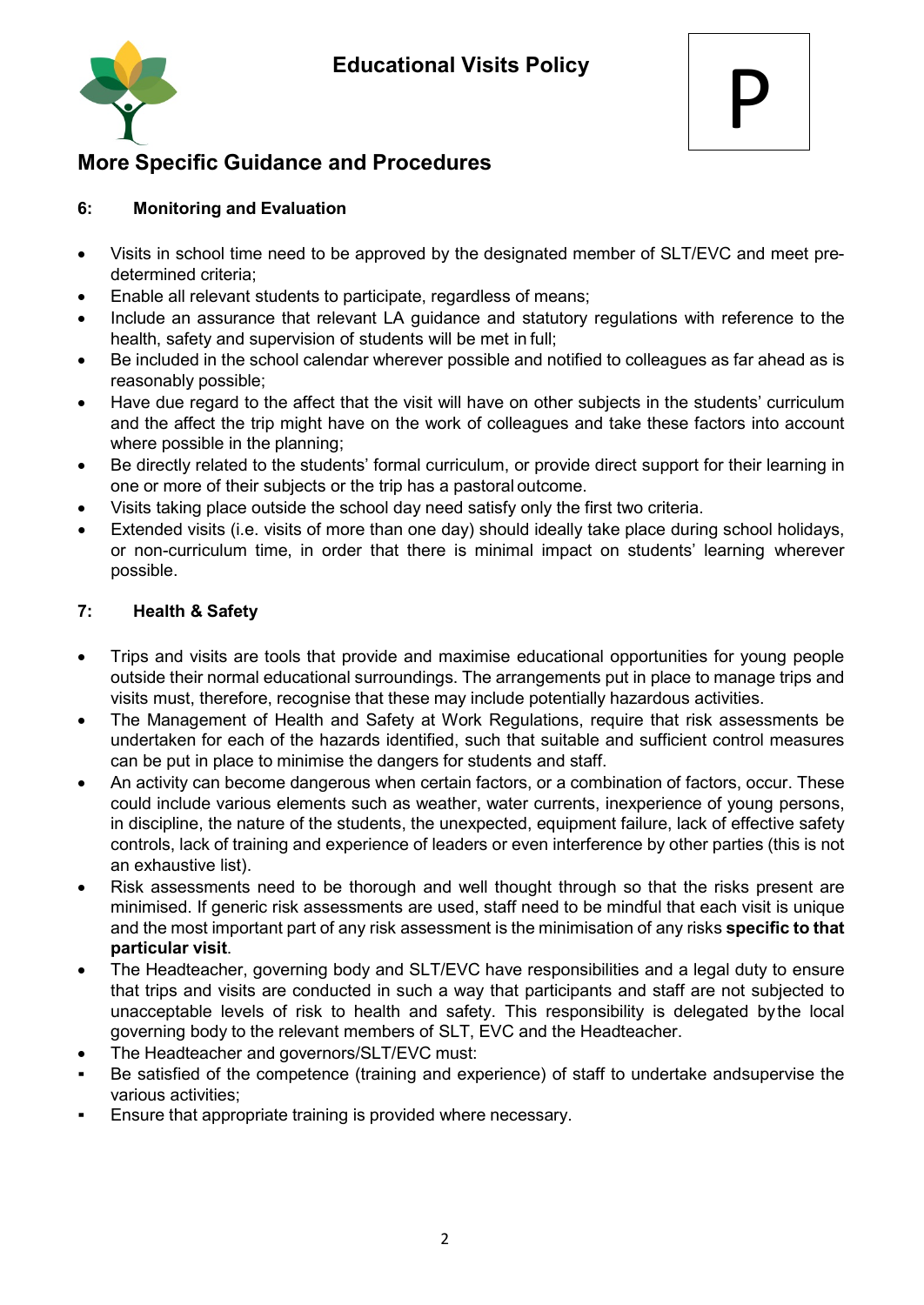

# **Responsibilities**

### **8: Trip Leader**

• One person, the trip leader, shall have overall responsibility for the supervision and conduct ofthe visit and shall have regard to the health and safety of the group.

#### **9: Supervisory teachers/staff**

- Staff on school-led visits act as employees of the school, whether the visit takes placewithin normal school hours or outside those hours;
- Staff must do their best to ensure the health and safety of everyone in the group and act as any reasonable parent/carer would do in the same circumstances;
- Staff and all other adults assisting the trip leader must consent and agree that the tripleader has full authority to reasonably direct their supervision of the students;
- When abroad, staff should abide by all laws and be aware that there may be localcustoms that should be considered.

### **10: Staffing**

The organisation of and participation in trips is a voluntary activity.

- The school should ensure that there is an appropriate supervision level at all times and that this level of supervision has been approved by the EVC. No trip should have fewer than two employees of the school sothat there is always adequate insured cover in the event of staff illness;
- Requirements for further adult supervision could be met by using associate staff, governors, parents/carers and volunteers. However, any person who has not had a criminal conviction check should never be left in sole charge of students (DBS check).In addition, it is important to mention that any duty of care cannot be handed over to athird party and so off-site instructors cannot be used in any ratio considerations;
- Normal ratios are 15-20 students per adult.
- Many other factors may have to be considered, including for example, the nature of the activities, or the behaviour of students or number of SEN students. These factors may lead to a reduction or increase in the staff/student ratio.
- Organisers and leaders of school trips must be able to demonstrate that the trip represents best value in achieving the written aims. Consideration of best value must include the responsibilities for safety and supervision.

#### **11: Procedures and Protocols**

• Dates of proposed visits should ideally be submitted at least eight weeks prior to the visit date. All proposals (Concept stage) are made using the Visit request & costings form available from the VA. If agreed, the visit is then entered on the school calendar and trip leaders will be notified via email. Trip leaders need to complete full trip details on EVOLVE. Visits may be planned later than this, but must be authorised by the designated member of SLT/EVC.

#### **12: Consumption of Alcohol on a Trip**

• Alcohol is not permitted to be consumed by either staff or students, whilst on the visit. This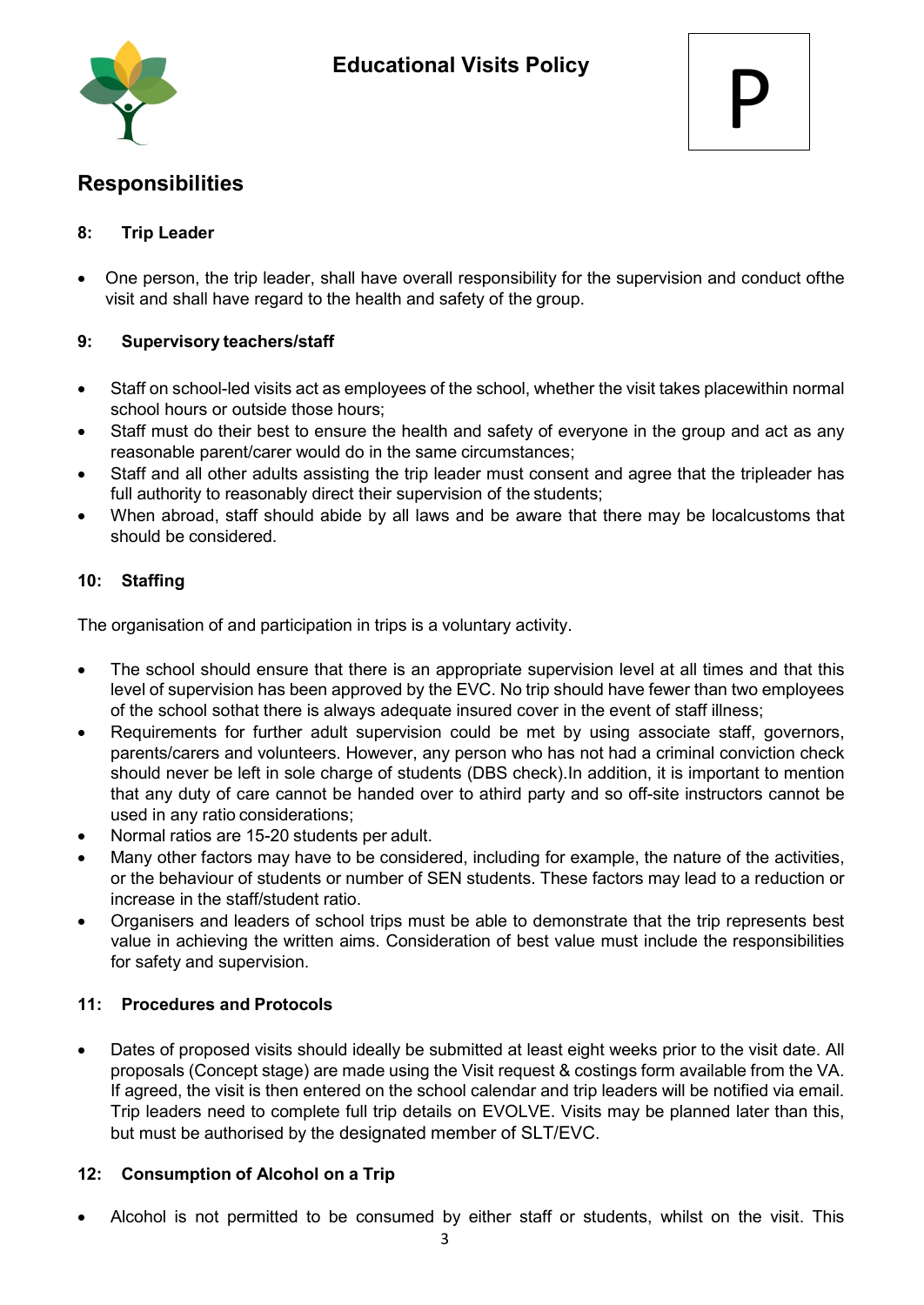



information should be communicated to students and their parents/carers before the visit takes place.

#### **13: Behaviour**

• All students and staff who participate in trips and visits that are organised in the confines of this policy are governed by the same rules as regards to conduct and behaviour as those staff and students who remain in school. As such, any behavioural incidents must be logged and consequences sought through the appropriate senior member of staff.

#### **14: Student Needs**

- All aspect of student needs on the visit must be considered. Particular care must be taken when supporting students with SEND needs.
- Planning for students with additional needs should occur early in the process.
- Are there students in the cohort being offered the trip with additional needs?
- Might these additional needs have an impact on accessing the purpose of the trip? Are there any mitigating actions that can be made? What reasonable adjustments might be expected? Might extra staff be required?
- The providing organisation should be contacted to ensure that they have appropriate facilities for people with these additional needs and asked how they will facilitate the students' access to the trip. Reasonable adjustments should be suggested at this stage.
- Are there specific times or arrangements during the trip where the additional needs of a student may require a member of staff taking specific responsibility for 1-1 supervision of the students, e.g., accessing transport for a change in venue or for returning to school. In some instances, it may be appropriate to assign a member of staff to have 1-1 responsibility for the whole trip.
- When considering a late/bargain offer from a facility, the equal opportunities of a student with additional needs should be considered before attempting to secure the offer.

#### **15: Pre-visits**

- For all trips and visits, it is recommended best practice that where possible staff fulfil a reconnaissance visit to become sufficiently aware of any risks that may be undertaken whilst onthe trip. All locations used regularly should have an annual visit and be signed off for all relevant H&S risk assessments. instances where this pre-visit will be chargeable, the appropriate member of staff should inform the designated member of SLT as to the nature and cost of this visit **before** it occurs. The cost of the pre-visit should then be factored into the overall price of the trip so that the school is not left liable for costs incurred.
- For residential visits, staff should consider the viability of the trip as a whole in consultation with the designated member of SLT so that the trip is not cancelled before remuneration for the pre-visit is accounted for.

## **Day Visits**

#### **16: Planning Procedures**

• Ideally, precise planning for a visit should begin at least eight weeks before its date*.* In planning a visit, staff must first use the Visit request form.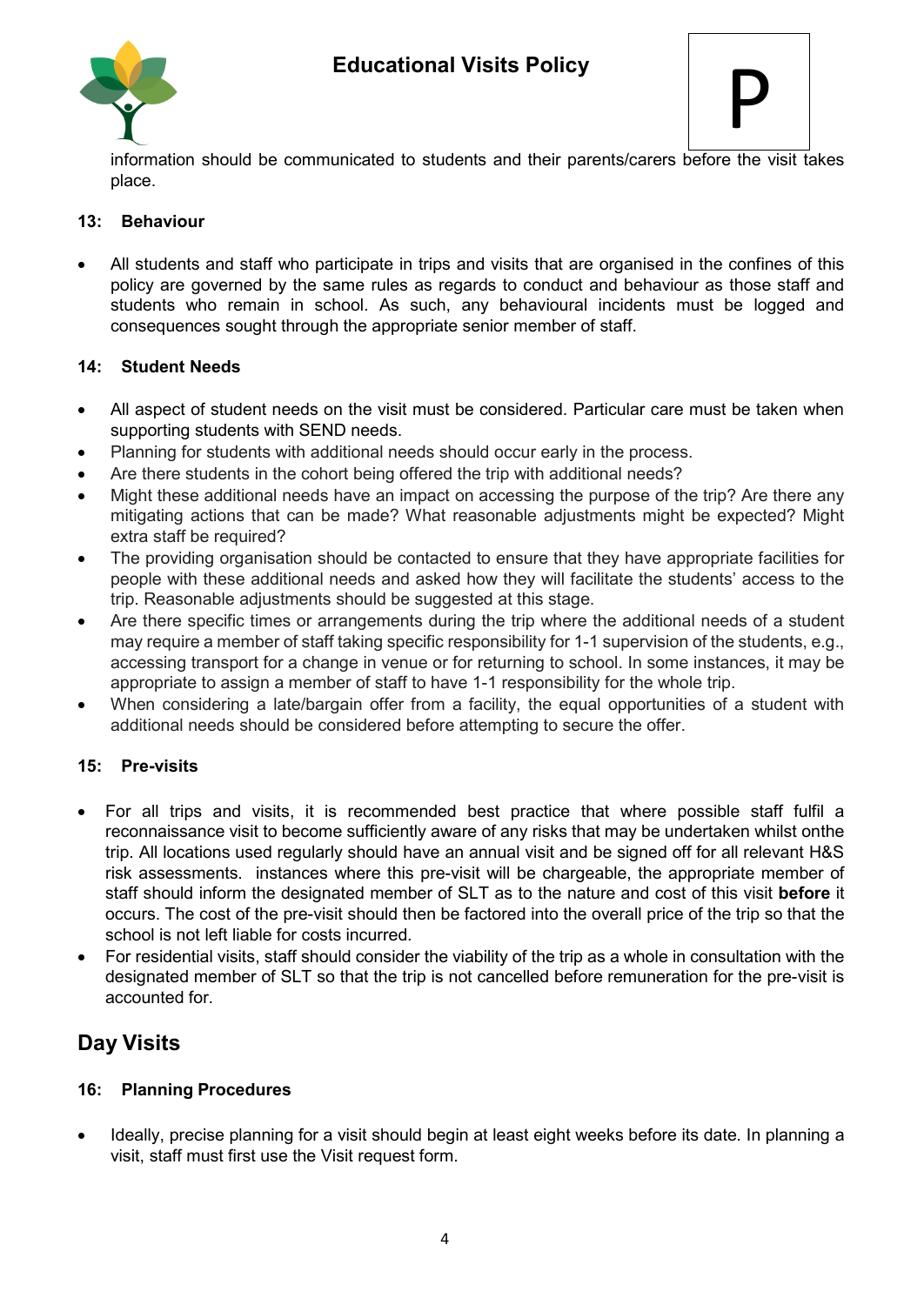



### **17: Insurance**

The school's insurance policy includes travel cover for school visits both in the UK and abroad.If planning an outing that includes a hazardous activity, please check with the Finance Director, as additional insurance cover may be required.

#### **18: Transport**

The Trip leader / VA must hire coaches after obtaining at least three quotes. (VA will support this process).

### **19: Costing the Visit**

• Costings must be outlined on the initial Visit costings form and take into account, where necessary, administrative costs.

### **20: Letter to Parents/Carers**

- A draft letter should now be prepared for parents/carers. This letter must then be submitted for approval to EVC and, once checked/returned, sent via SIMS in Touch, with a PDF copy being put on the school website. Where there may be issues concerning student hardship, please be aware that this may need to be addressed in the letter to parents. The finance team will set up the trip payment system on parent pay.
- Parents/carers will need at least four weeks' notice in order to pay any contribution and for those requesting hardship consideration to write and receive a reply from the school. When there is no charge, parents/carers must still be notified and must sign a permission slip. Finally, parents/carers will need to be notified that in the case of over-subscription, students may be selected at random or on a first come, first served arrangement. The finance team will provide information on payments made and outstanding payments for the VA/Trip Leader to follow up non-payment.

#### **21: Vehicles**

Staff should not use their own personal vehicle for any trips / visits.

#### **22: Finance**

• Contributions for a visit should be paid via ParentPay.

#### **23: Permission Slips**

• Permission slips and consent forms should be collected by the trip leader. Completed forms should be kept by the trip leader. A list of **daytime contact/emergency phone numbers for each student and member of staff** should be collated by the trip leader, circulated to the appropriate staff as indicated on the Trips and Visits Checklist and taken on the trip/visit by the trip leader. (See appendices)

#### **24: Procedures in the Fortnight Prior to the Visit**

• School trip mobile phone need to be collected by the trip leader, from the Finance Director. Medical kits(from the school first aider).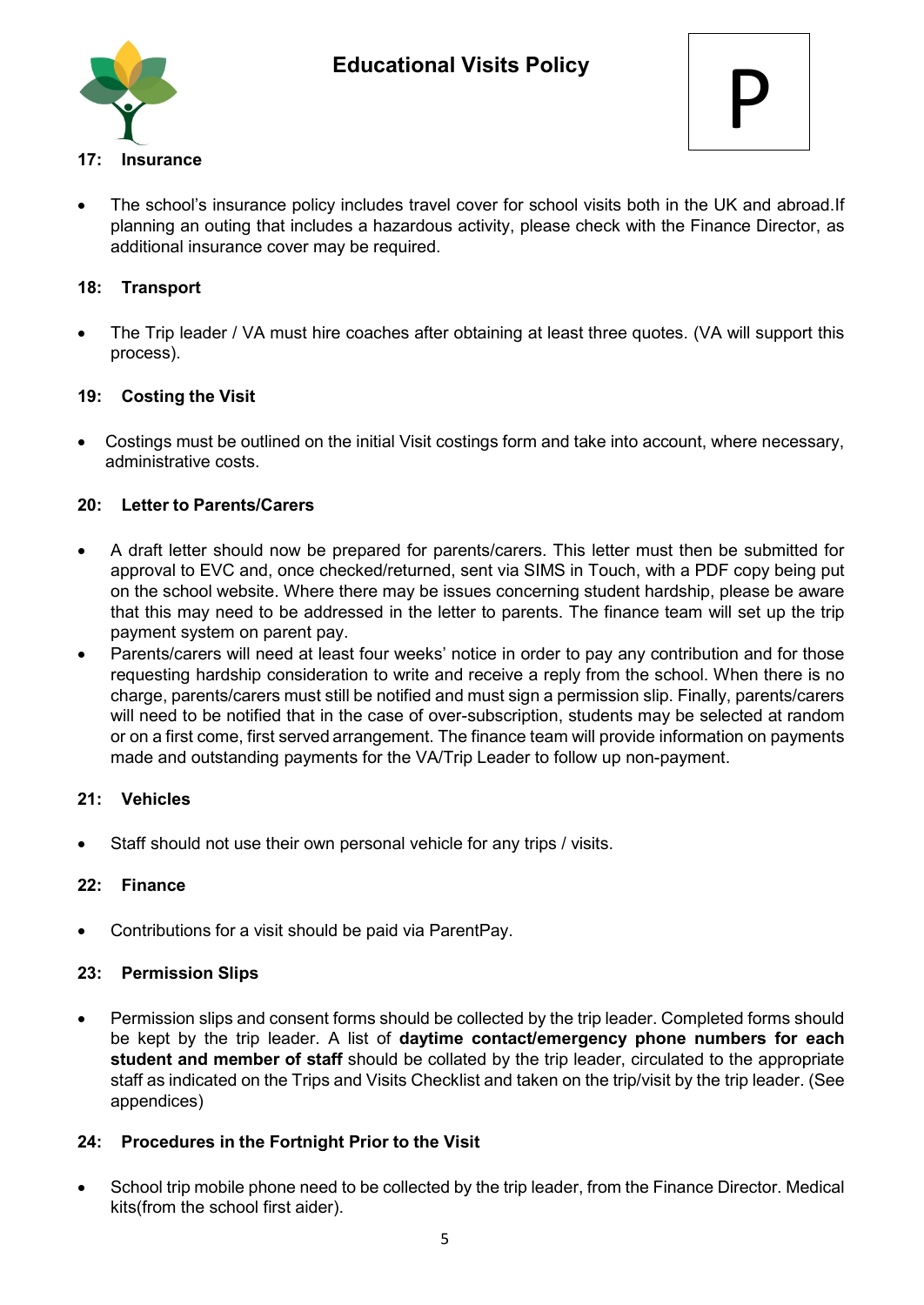



### **25: Travelling by Coach**

If more than one coach is used on a trip there should be a database of the students and members of staff on each coach. Please note, the trip leader should be on one coach and the assistant trip leader on the second coach. A staff member must be sitting at the front of the coach and another staff member must be sitting at the back of the coach. If a double decker isused, there should be at least one member of staff upstairs and members of staff downstairs.

#### **26: Procedures on the Day of the Visit**

- If the visit is to depart before 8am, the trip leader should arrange for the coach company to collect the party from the school drive without causing an obstruction to other vehicles arriving for the school day. The site team need to be informed if the gate needs to be unlocked early in the morning or on your return late in the evening;
- Each coach should have a teacher in charge, designated by the trip leader. This teacher should have the relevant mobile phone and first aid kit;
- Staff should spread themselves throughout the coach rather than all sitting at the front toensure adequate student supervision;
- A member of staff should always be there to supervise students awaiting collection bytheir parents/carers, until the last one has safely departed;
- Whilst on the journey or before the journey departs, the designated member(s) of staff responsible for the group(s) of students involved **must** brief the students as to the risks that will be undertaken that day and how they can be minimised. These risks should have been identified on the risk assessments;
- Additional student safeguarding arrangements should be in place for trips to selected areas of increased risk, e.g. London –all students must have the mobile telephone contact details of the trip leader;

## **Residential Visits**

- For residential visits, the basic procedures are largely the same. However, when costing a visit, insurance is either with the travel company or special arrangements are made with the Finance when verifying cost.
- Ideally, precise planning for a residential visit should begin at least six months before its date. Parents/carers should be given sufficient time to finish making reasonable staged contributions by no later than 12 weeks before the visit. Update meetings between the organiser and the EVC should be held at least 12 weeks and 2 weeks prior to the visit. A Parents'/Carers' Information Evening should be held 3-4 weeks prior to the visit for all overseas residential trips.

## **Communications and Emergency Procedures During School Visits**

#### **Day Visits**

#### **27: Preparation:**

• For day visits, the trip leader must be the key contact. Details of his/her contact number should be given to parents/carers via the letter informing parents/carers of the visit. This should include the key contact's mobile telephone number. The key contact **must** be contactable at any time;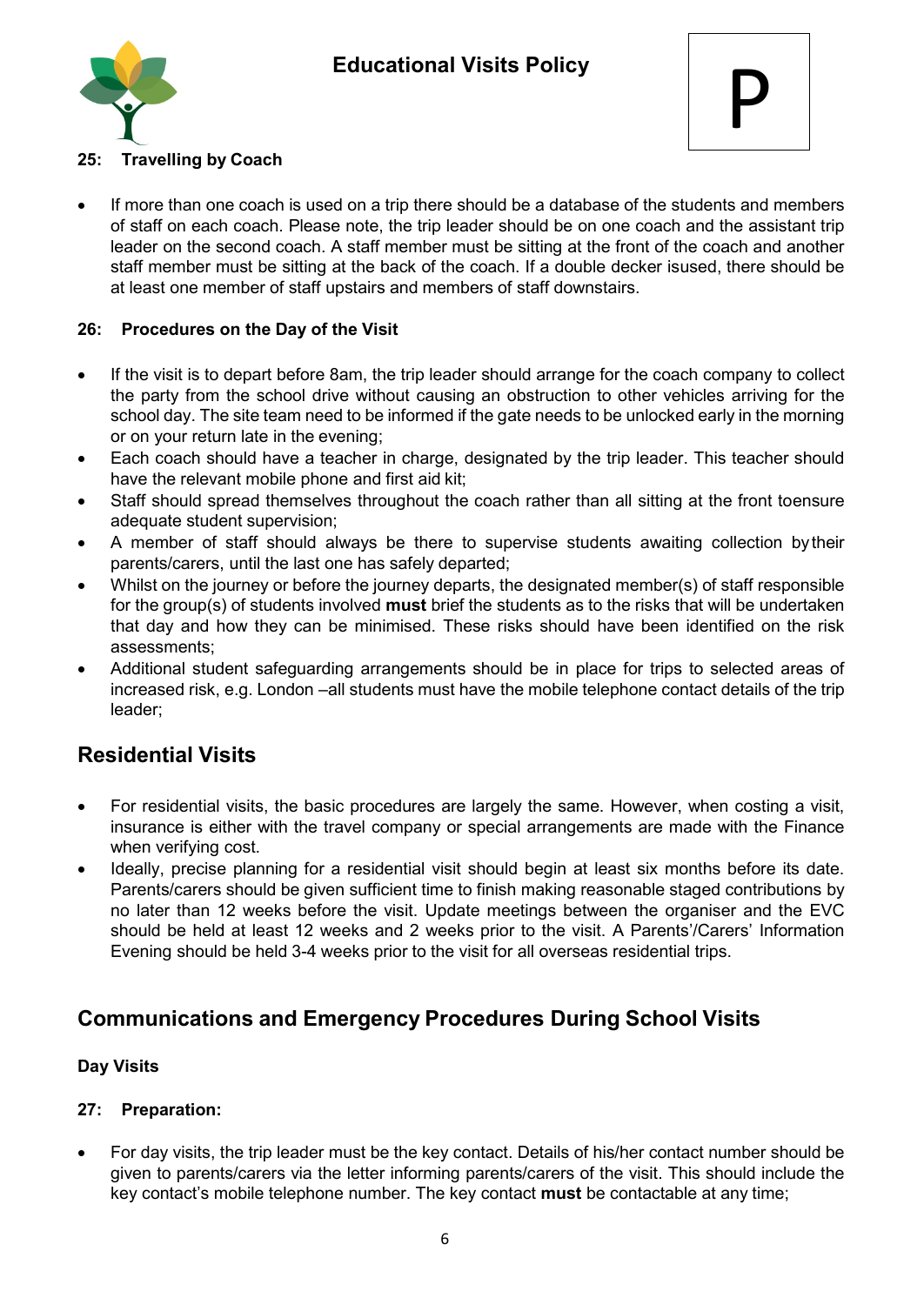

- The trip leader and accompanying staff must all have a copy of the trip database with all student details. This database must also be distributed to all staff identified on the Trips and Visits Checklist;
- For all visits, the trip leader must have the emergency telephone number of the EVC/SLT contact and a second emergency contact.
- Medical concerns list

## **28: During the course of the visit**

- The trip leader should ensure that all staff mobile telephones are switched on before the visit departs;
- The trip leader is responsible for checking the attendance of students and must not depart before he/she is sure that everyone is accounted for;
- The trip leader is responsible for communicating the names of any missing students from the trip so that the Attendance Officer is aware of any absences. In the event of this being out of hours, a message should be left on the normal school number;
- If any student has not arrived by the due departure time, the trip leader is entitled to depart but he/she MUST inform the school or the emergency contact of this situation;
- In the case of more than one coach being involved, the trip leader must not depart before other parties;
- Social media can be used to keep parents/carers up-to-date with the trip/arrival time back at school. Whichever social media platform which is being used, must be communicated to parents / carers.
- For day visits extending beyond the school day, the trip leader should inform the emergency contact once the party has returned. The SLT/EVC contact assumes all is well unless they are contacted to the contrary.

#### **29: Emergencies**

- A situation is deemed an emergency if an event occurs which involves the health, safety and wellbeing of students and/or adults where school and/or parents/carers should be told;
- The trip leader is responsible for decisions and action taken in an emergency situation. It is therefore the responsibility of accompanying staff to keep the trip leader informed of any situation that might be deemed an emergency;
- Should a critical incident arise, SLT/EVC must be informed immediately.
- If a problem arises during school hours where advice is needed or information needs to be given, the trip leader should ring the school and ask for a member of SLT or theEVC;
- If a problem arises outside school hours, unless it is a simple delay, the trip leader should ring the emergency contact. The emergency contact should make other SLTmembers aware as necessary;
- If a problem arises and students have access to telephones, the trip leader should try to ensure that students **DO NOT** telephone parents/carers, unless instructed to do so. All contact with parents/carers should be made via the school or the emergency contact. Rules on student mobile phones for trips will be on a case by case basis;
- It is the responsibility of SLT and the trip leader to follow the school's *Guidance forprocedures in the event of a critical incident on off-site visits*.

# **Residential Trips**

#### **29: Preparation**

7 The organisation of communication and emergency procedures should take place prior to the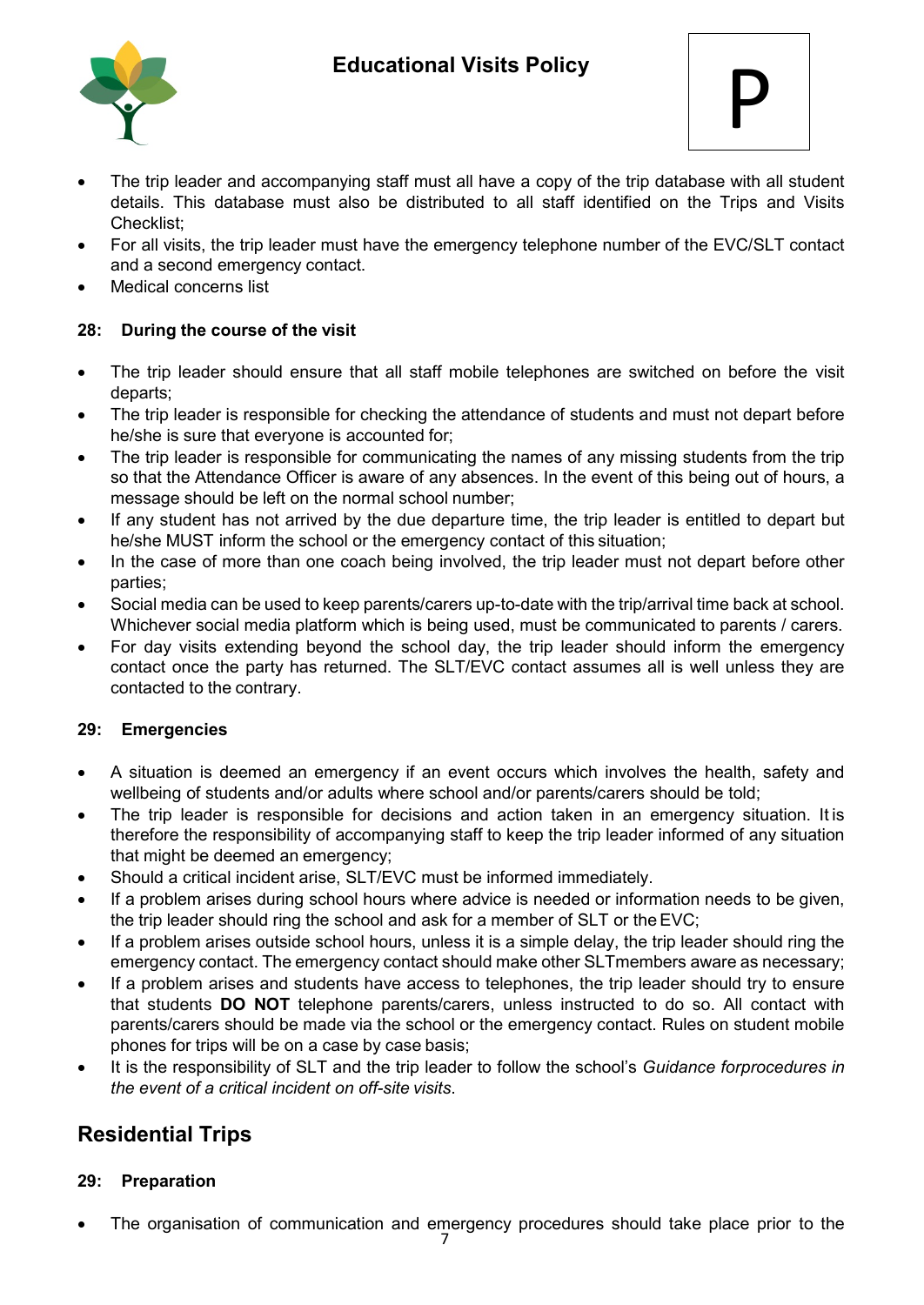

$$
\mathsf{P}
$$

Parents'/Carers' Information Evening, which must be held approximately 3-4 weeks before departure;

- The trip leader must be aware of the two emergency contacts and have their contact details to hand at all times. The emergency contacts must be contactable at **any** and **all** times;
- The trip leader is responsible for preparing information for parents/carers that includes details of the emergency contacts on the trip and their numbers and availability. This should be given to them as part of an information pack distributed at the Parents'/Carers' Information Evening or with the final itinerary. A copy of information given to parents/carers on the evening should be added to the network files with other key trip paperwork;
- The two emergency contacts must be given all information that is made available to parents/carers, e.g. itinerary, flight times, hotel addresses etc., and a list of contact numbers for students and staff.

### **30: During the Visit**

- Details of the visit's progress will be communicated to the emergency contact who will update Campus Reception as updates are received. Twitter/Facebook will also be used during the trip to keep parents/carers informed;
- At an appropriate time during the return journey, the trip leader could either contact the parents/carers via Facebook/Twitter or allow students to contact parents/carers in orderto enable them to meet the party at the designated place promptly;
- Upon the safe arrival of the party, the trip leader should inform the emergency contact that his/her responsibility is ended.

#### **31: Emergencies**

- A situation is deemed an emergency if an event occurs which involves the health, safety and wellbeing of students and/or adults where school and/or parents/carers should be told;
- The trip leader is responsible for decisions and action taken in an emergency situation. Itis therefore the responsibility of accompanying staff to keep the leader informed of any situation that might be deemed an emergency;
- Should a critical incident arise, the procedures on the Critical Incident Card should befollowed;
- If a problem arises during school hours where advice is needed or information needs to be given, the trip leader should ring the school and ask for a member of SLT or theEVC;
- If a problem arises outside school hours, unless it is a simple delay, the trip leader should ring the emergency contact. The emergency contact should make other SLTmembers aware as necessary;
- If a problem arises and students have access to telephones, the trip leader should try to ensure that students **DO NOT** telephone parents/carers, unless instructed to do so. All contact with parents/carers should be made via the school or the emergency contact number. Rules on student mobile phones for trips will be on a case by case basis;

#### **32: Passports**

- When applying for a group passport, the trip leader and a deputy must be named on the application so that the deputy can take over if the trip leader is unable to go on the trip. (If there is only a group leader named, the passport becomes invalid if the trip leader cannot travel).
- A copy of all passports should be scanned and uploaded to your trip details on EVOLVE. This is to ensure that you can access copy passports should any passports get lost/stolen. Any relevant UK medical cards issued (formerly EHIC), should be collected and logged, in the same way as passports.
- Passports and UK medical cards collected before the trip commences, must be stored in the school safe.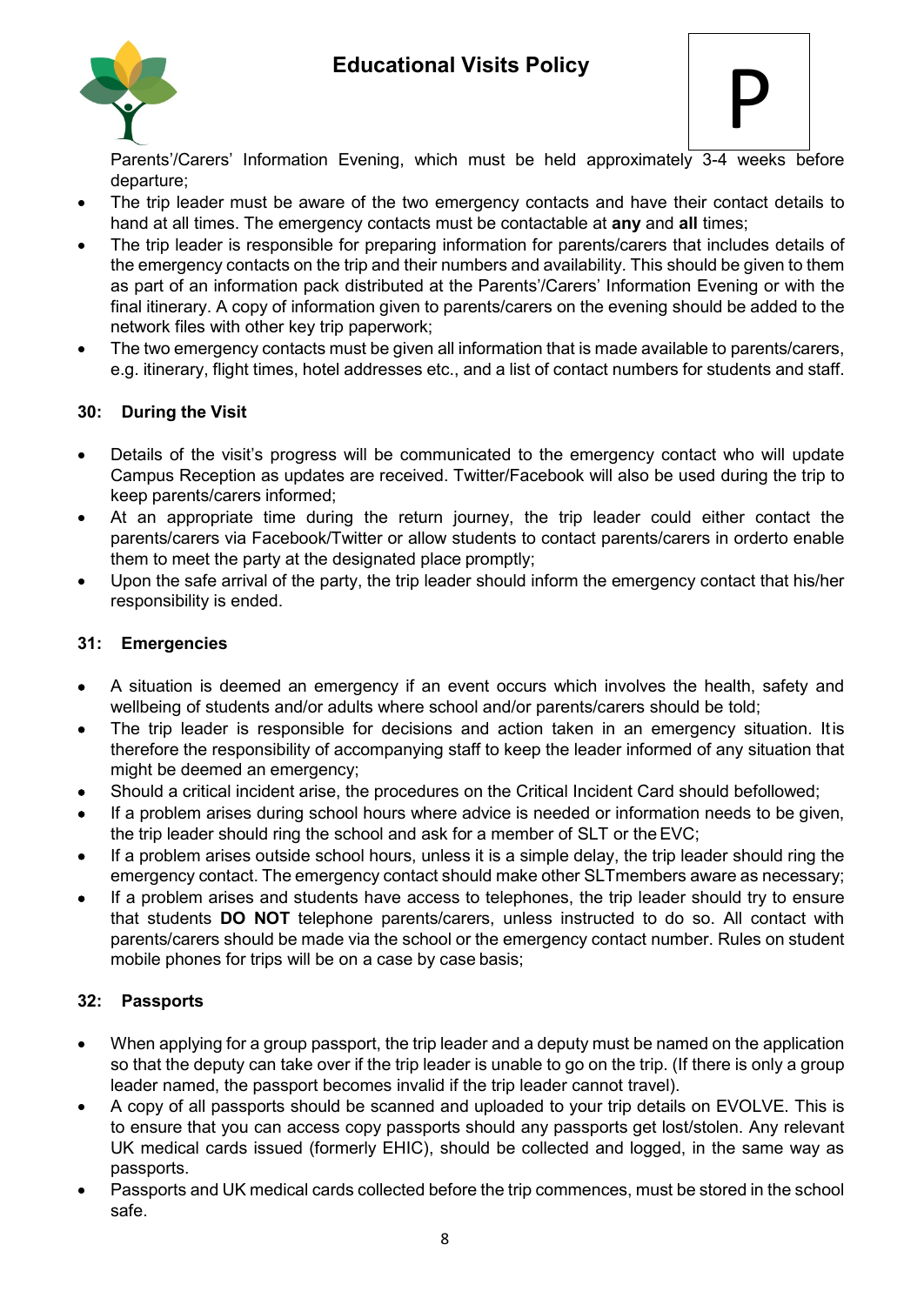

## **Educational Visits Procedure:**

- **1.** Visit Request Concept Stage
- **2.** Requestor to complete concept request form and provisional costings form, then send to Educational Visits Administrator (VA) for consideration by the Educational Visit Committee (EVC)
- **3.** Whilst the committee meets half termly potential visits should be flagged up and agreed as far in advance as possible e.g. foreign visits, large groups etc. This will allow them to be put on a calendar so others can see them and not plan activities at the same time.
- **4.** EVC to meet each half term. The committee members (VA, RHA, DHI, MFI,) will evaluate the educational reason for the visit, the venue choice, modes of transport, finance, Trip leader (TL) & staffing and discuss any potential risks.
- **5.** Visit agreed No –End of visit
- **6.** Visit agreed Yes. This may be only conditional agreement e.g. the principle is agreed but the TL still needs to revisit staffing or cover off a particular risk identified by the committee and report back before obtaining final sign-off to proceed.
- **7.** VA gives TL access to EVOLVE to work through each stage of set-up. The VA will assistby obtaining 3 quotations for coaches, where applicable. Progress will be monitored by the VA.
- **8.** Before any letters go to parents or bookings are made the EVC will submit a final costing form (template to be stored in EVOLVE) to the Finance Director (FD) for authorisation. N.B. Any contractual documents must be signed by the FD only. All monies must be collected at least four weeks before a visit or possibly further in advance (committee to define) when the school is paying monies to travel agents etc. OR the VA must agreea specific payment date for each visit with the organiser.
- **9.** Once financial authorisation is received the TL can arrange for the letter to go out to parents. Template letters are stored in EVOLVE (curriculum and paid visits). Both have mandatory paragraphs that must not be removed. The TL will complete the letter andsign it and then pass it to the VA to check all clauses are unchanged and that spelling/grammar/dates etc. are correct. The VA will send the letters out.
- **10.** The TL should ensure in the planning that deadlines for money in from parents takes into account when  $3<sup>rd</sup>$  party invoices are due to be paid i.e. we shouldn't be paying invoices until we have the money in!
- **11.** The TL must complete all relevant risk assessments to make them specific for the visit,sign them and attach in EVOLVE. These must be shared with all staff visit assistants.
- **12.** The TL must attach any other relevant paperwork e.g. training records, 3<sup>rd</sup> party Insurance information, 3<sup>rd</sup> party risk assessments, scanned passport details etc. to EVOLVE and share with staff visit assistants.
- **13.** The VA will monitor the progress of the planning and the income on Parent Pay working to an agreed deadline when all stages should be complete. Any delays/issueswill be flagged to the EVC as they occur.
- **14.** The EVC will sign off when all paperwork is completed on EVOLVE and pass to the Headwith a recommendation to agree.

# **Educational Visits Committee**

- To meet half termly. VA to send out note to staff at least 2 weeks in advance of each meeting advising them of deadline for concept forms to be submitted. VA to publish/updates on School Visits Calendar for the year in advance so all staff can see well in advance what they need to work towards
- VA to book meetings and rooms.
- Purposes are:
- 9 Review concept requests for all forthcoming visits taking into account theireducational values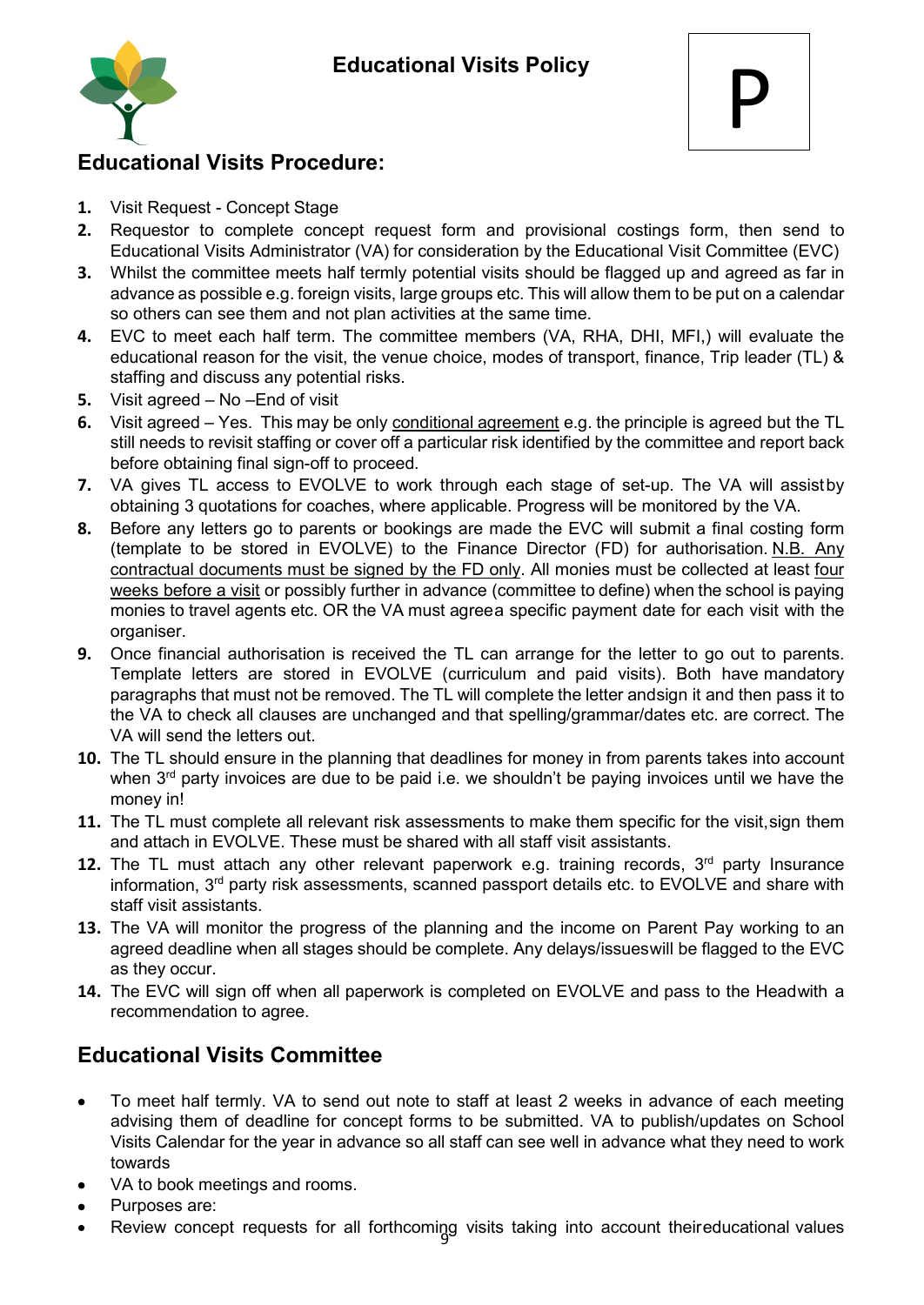



and approval of venues, finances and risks.

- Review status of current planned visits to ensure all is proceeding correctly
- Review Visits Evaluation Forms to capture any learning for future visits.
- Appoints TL and approves set up on EVOLVE
- Approval of supporting members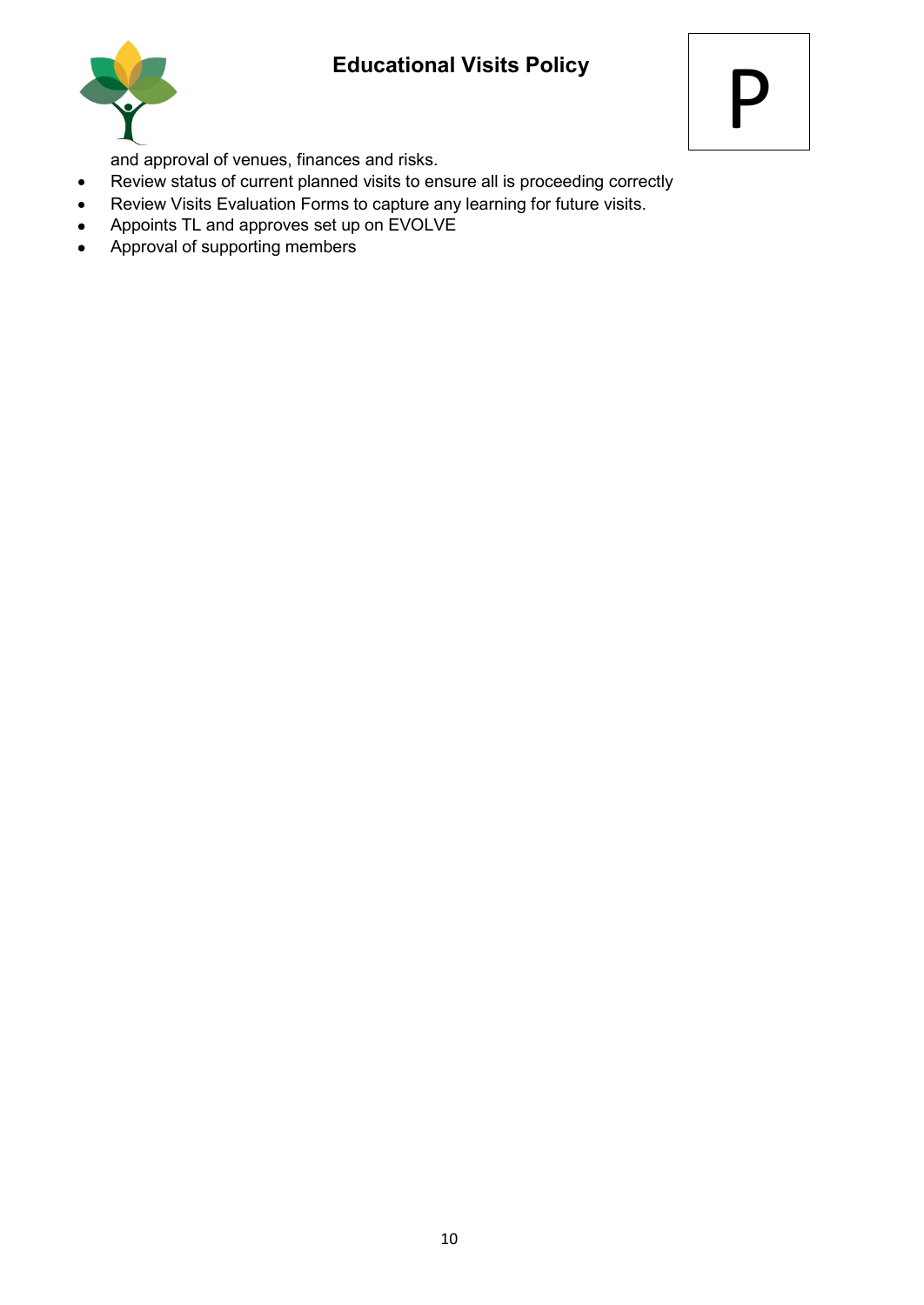

## **EDUCATIONAL VISIT – CONCEPT FORM**

| <b>TRIP DESTINATION:</b>                                           |  |
|--------------------------------------------------------------------|--|
|                                                                    |  |
| <b>PROPOSED DATE (S):</b>                                          |  |
| 8 x working weeks' notice required for under 50                    |  |
| <b>students</b>                                                    |  |
| 10 x working weeks' notice required for over 50<br><b>students</b> |  |
| <b>REASON FOR TRIP:</b>                                            |  |
| include educational values                                         |  |
|                                                                    |  |
| <b>YEAR GROUPS INVOLVED:</b>                                       |  |
|                                                                    |  |
| <b>NUMBER of STUDENTS:</b>                                         |  |
| attach proposed student list                                       |  |
| % MALE / FEMALE STUDENT MIX: estimated                             |  |
| <b>PROPOSED TRIP LEADER:</b>                                       |  |
| <b>PROPOSED SUPPORTING STAFF:</b>                                  |  |
| 1 staff to 20 students ratio minimum requirement                   |  |
| <b>TRANSPORT REQUIRED:</b>                                         |  |
| tour company / coach / minibus / non required                      |  |
| <b>OVERNIGHT ACCOMODATION REQUIRED:</b>                            |  |
| yes or no                                                          |  |
| <b>ESTIMATED COSTS:</b>                                            |  |
| entrance fees £                                                    |  |
| tickets £                                                          |  |
| coach travel x 1 £ (50 students)<br>lunch £                        |  |
| parking £                                                          |  |
| administration £75                                                 |  |
| <b>TOTAL TRIP COST £:</b>                                          |  |
| <b>PROPOSED PARENTAL CHARGE £: via parent pay</b>                  |  |
|                                                                    |  |

**TRIP APPROVED RHA / RMC:** 

**TRIP REJECTED RHA / RMC:**

**COMMENTS:**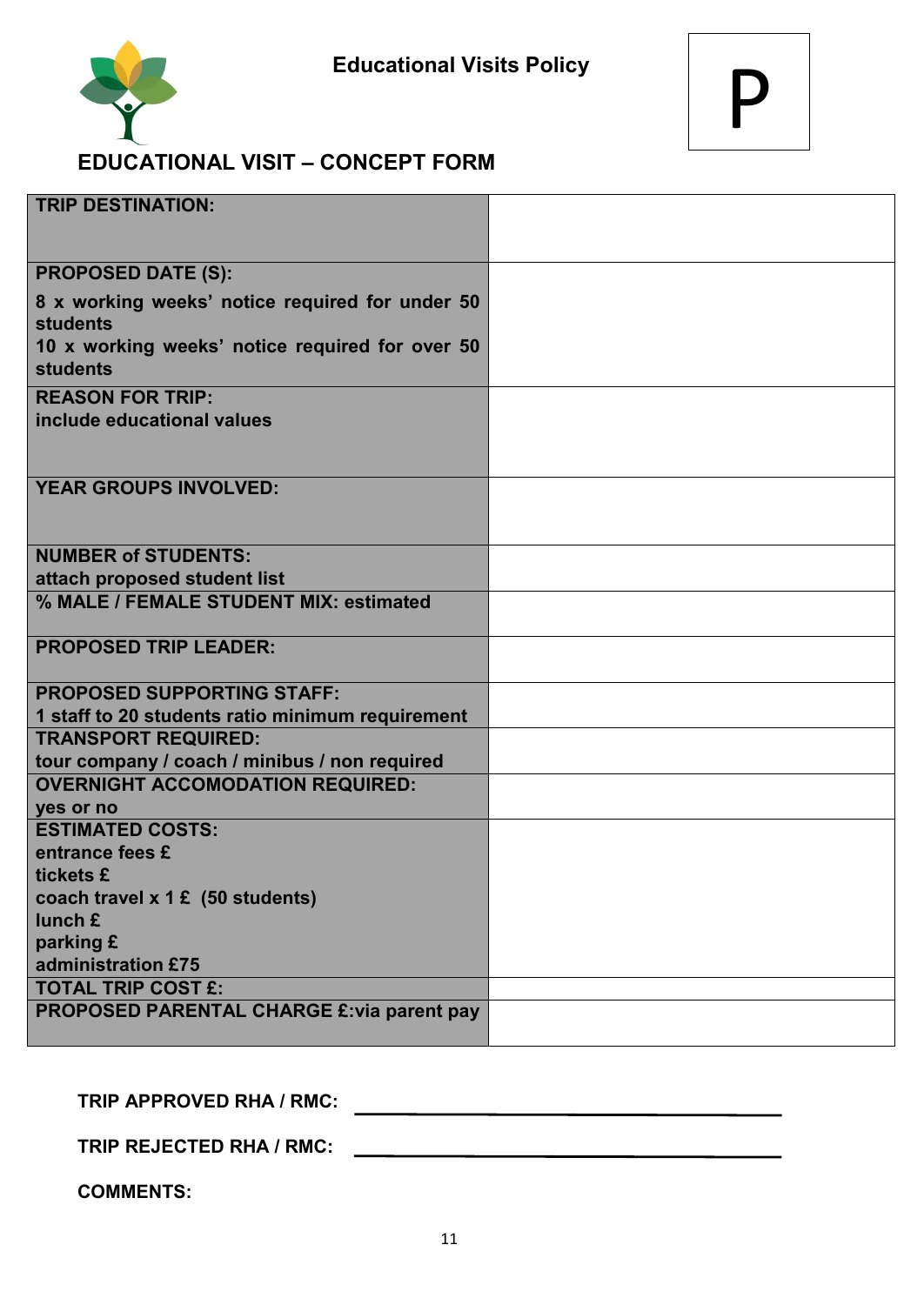